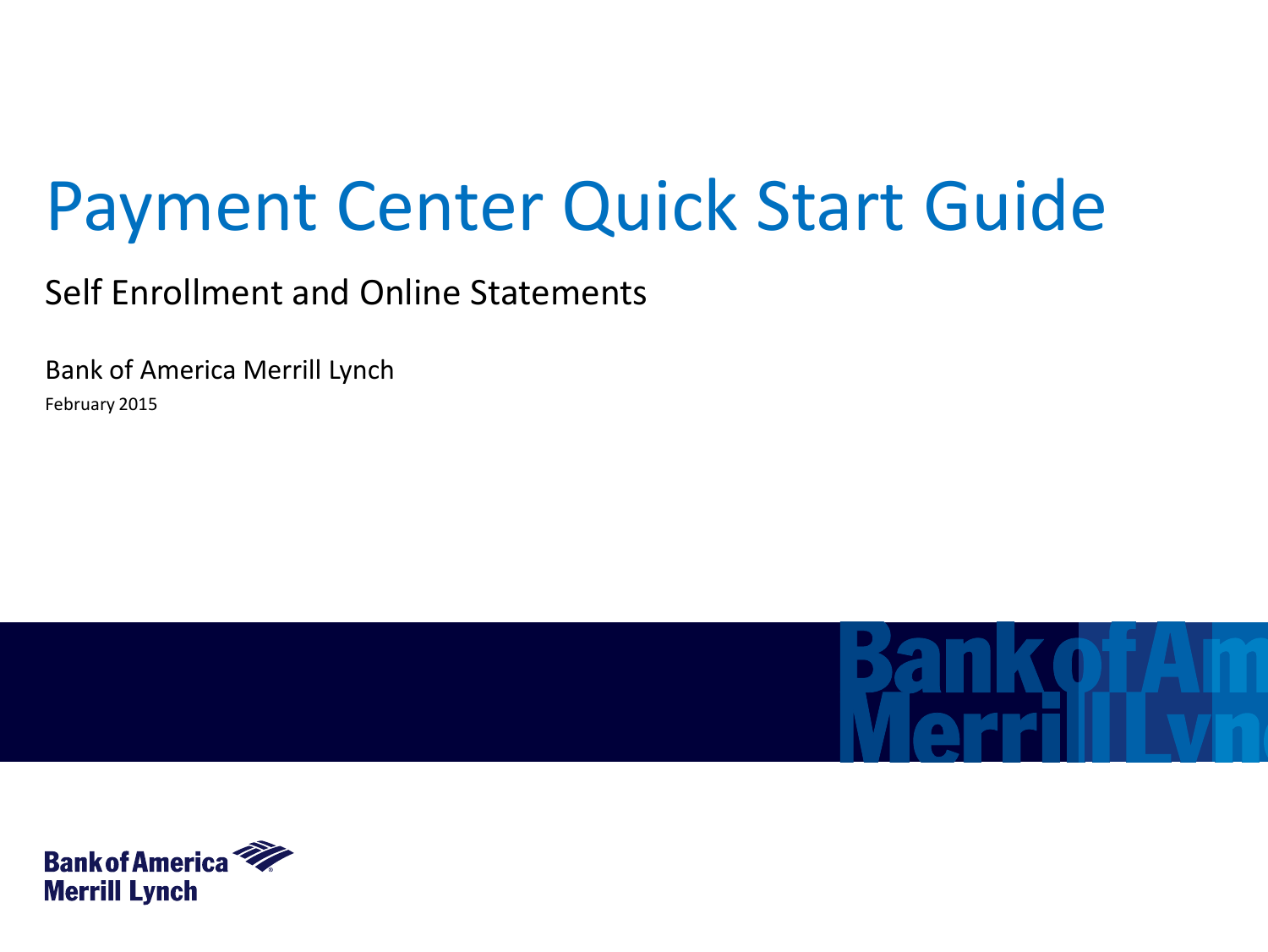

**This manual contains proprietary and confidential information of Bank of America Merrill Lynch and was prepared by the staff of Bank of America Merrill Lynch. "Bank of America Merrill Lynch" is the marketing name for the global banking and global markets businesses of Bank of America Corporation.** 

**This user guide may not be reproduced or disclosed to others in whole or in part without the written permission of Bank of America Merrill Lynch. Permitted reproductions shall bear this notice and the Bank of America copyright notice. The user of this user guide acknowledges the rights of Bank of America Merrill Lynch in the contents and agrees to maintain this user guide and its contents in confidence.**

**Bank of America – Member FDIC**

**©2015 Bank of America Corporation.** 

**All rights reserved. None of the enclosed material may be reproduced or published without permission of Bank of America.**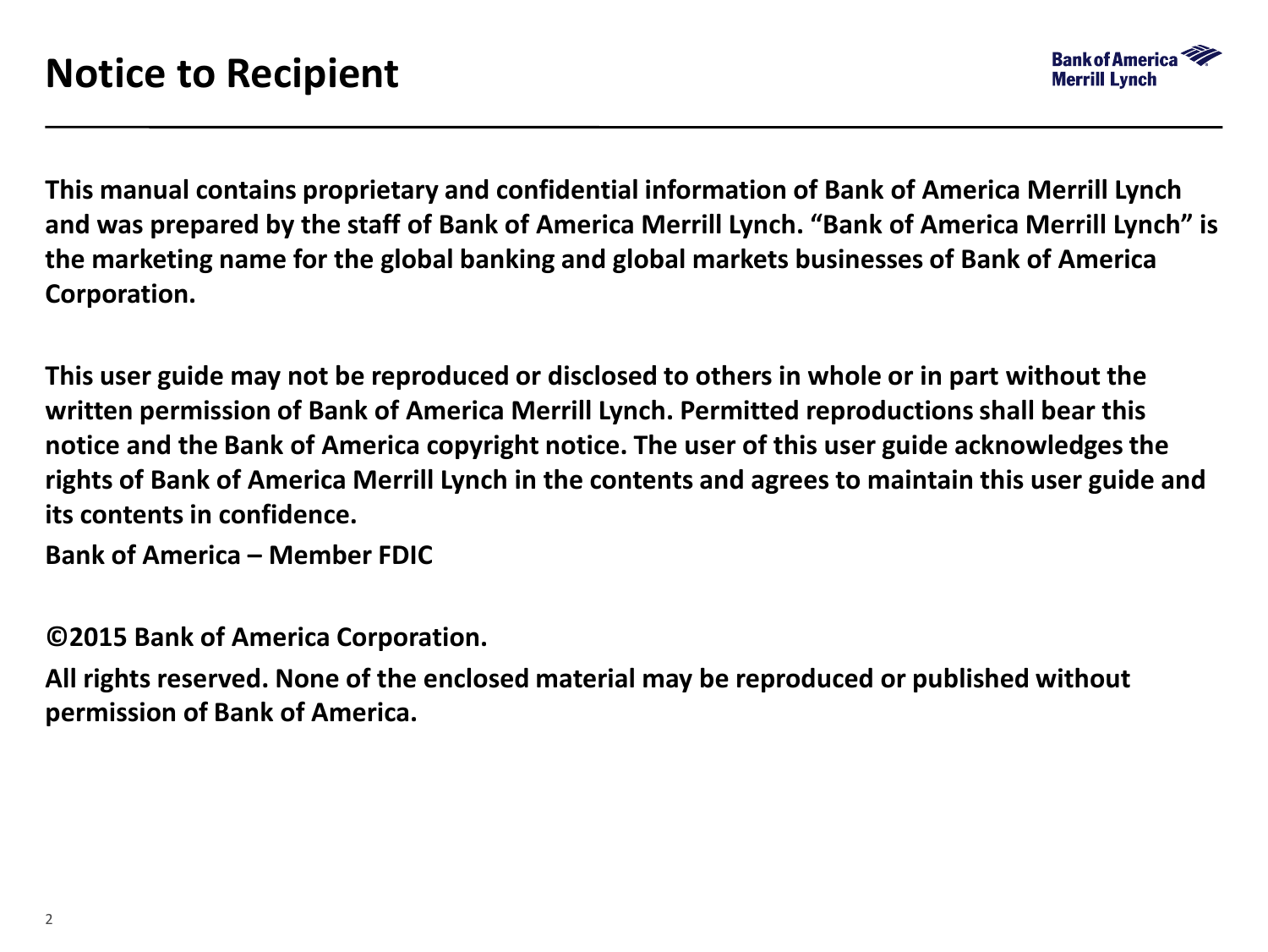

Cardholders can access Payment Center via the following URL. We recommend bookmarking the URL for future reference.

[www.baml.com/paymentcenter](http://www.baml.com/paymentcenter)

The first time Payment Center is accessed, users must click on '**Not registered?**' to begin the setup process.

| User ID                                        | Forgot your password?<br><b>Reset Logon credentials?</b> |
|------------------------------------------------|----------------------------------------------------------|
| Password (Forgot your password?)               | <b>Account Registration</b><br>Not registered?           |
| Language                                       |                                                          |
| <b>English (United States)</b><br>$\checkmark$ |                                                          |
| <b>LOG ON</b>                                  |                                                          |

**Note: Login credentials for other Bank of America applications will not work as your Payment Center login**.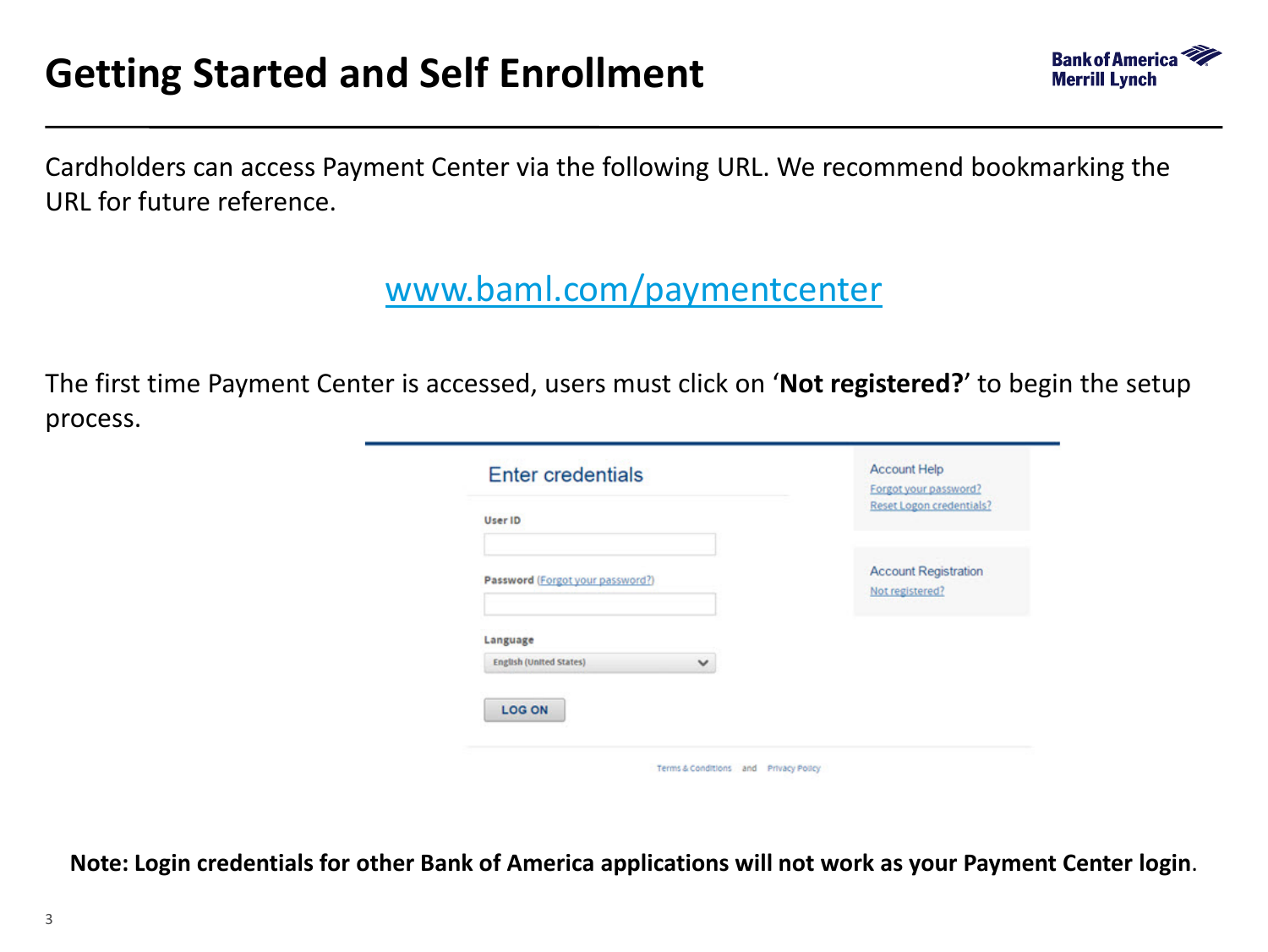

The 16-digit account number should be entered with no spaces or other punctuation. Enter the name on the account exactly as it is shown on the card.

After entering sufficient validation data, the cardholder can establish a user profile to access account information. Please click on the Information icon to see the specific requirements for your password configuration. Note that error messages will sometimes appear at the top of the screen as well as successful confirmation notices. Please scroll to the top to ensure you've successfully enrolled. Passwords expire every 90 days.

Upon enrollment, cardholders must select **and save** their statement format preference. Note: If preference was pre-set to Electronic Only by the account administrator, users may not see this option.

Note: if a cardholder is enrolled and his/her card is reported lost or stolen, the cardholder must log on to Payment Center and use the '**Add Account**' link to register the replacement account once the new card is received, as the replacement account is *not* automatically registered. Registration of the new card must be done prior to cycle end in order for the cardholder to receive an electronic statement.

> **If you are unable to successfully enroll or if you receive an error when trying to log in, please make sure to have the error details available and contact your program administrator.**

**For assistance with password resets, please call 888.449.2273.**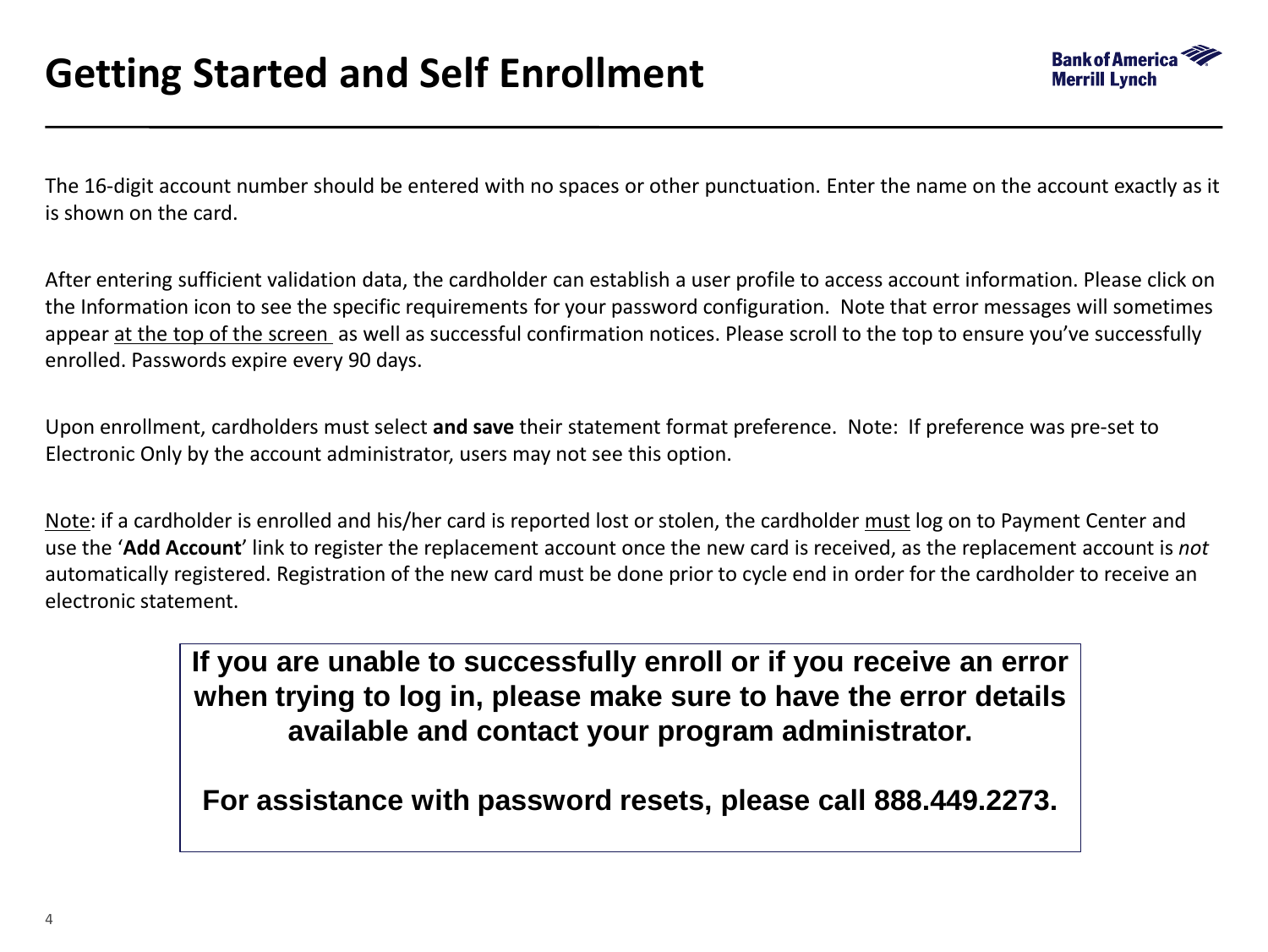

# Based upon your company-level permissions, Payment Center enables cardholders to:

- •View Account Summary information
- •View posted transactions
- •View authorization requests
- •View and download historical statements (beginning the cycle after enrollment)
- •Receive statement email alerts for enrolled accounts

Any upgrades or program maintenance outages or enhancements for Bank of America Merrill Lynch clients will be announced in advance via the message board that is displayed for clients upon signing in to Payment Center.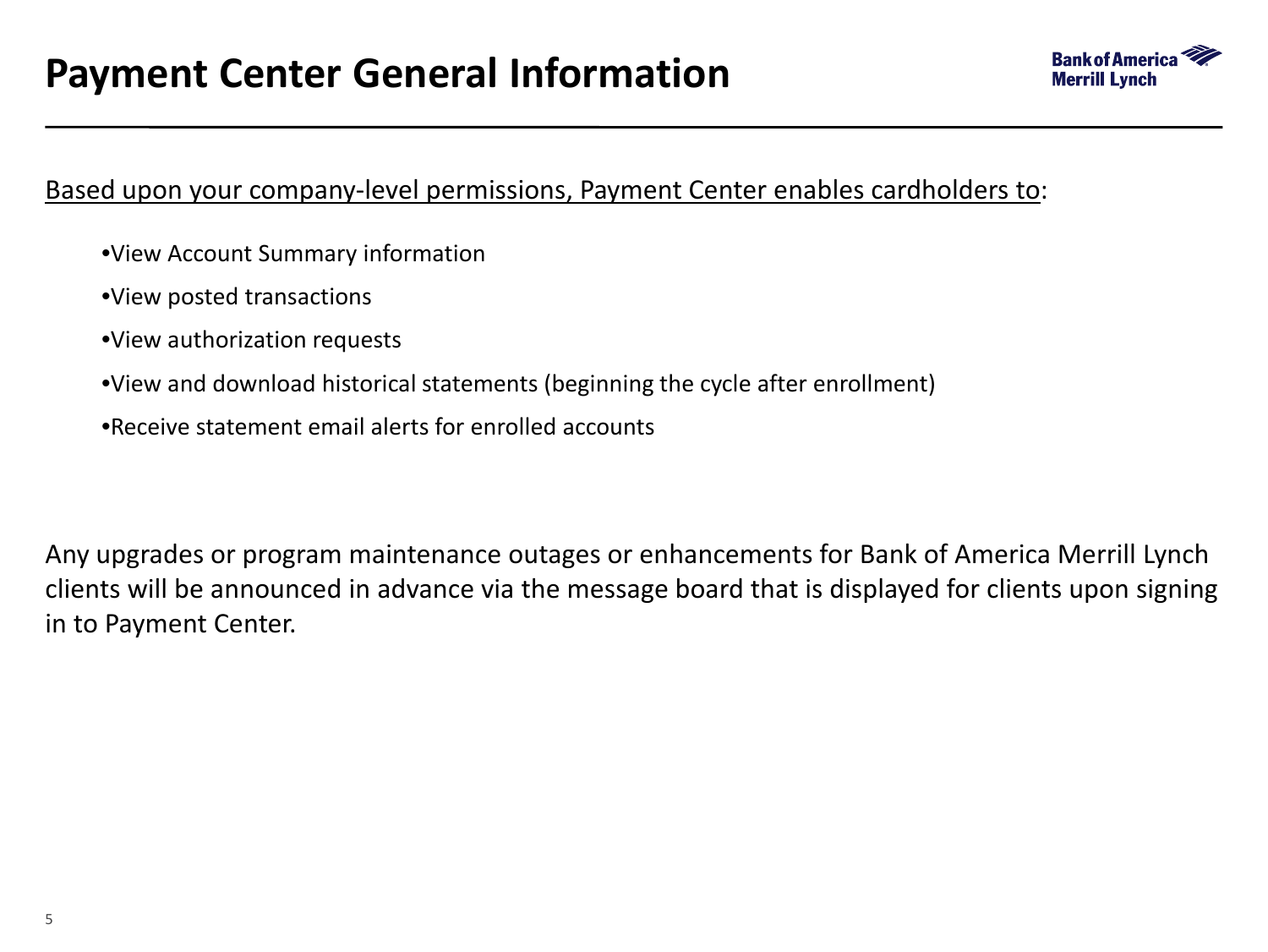

# Viewing Statement and Authorization Request Information:

From the *Statements* menu, select *Account Activity*. The Account Activity page appears, displaying the following tabs

| Tab                                                                | <b>Information Displayed</b>                                                                                                             |
|--------------------------------------------------------------------|------------------------------------------------------------------------------------------------------------------------------------------|
| Summary                                                            | • Activity since last statement<br>•Summary of last statement<br>.Balance, credit limit, minimum payment due, payments<br>received, etc. |
| <b>Transactions</b>                                                | Information for current statement cycle: dates, merchant,<br>billing amount, etc.                                                        |
| <b>Authorization Requests</b><br>(depending upon company<br>setup) | Location, authorization code, reason, etc.                                                                                               |
| <b>Statements</b>                                                  | Statements available to view, download and/or print                                                                                      |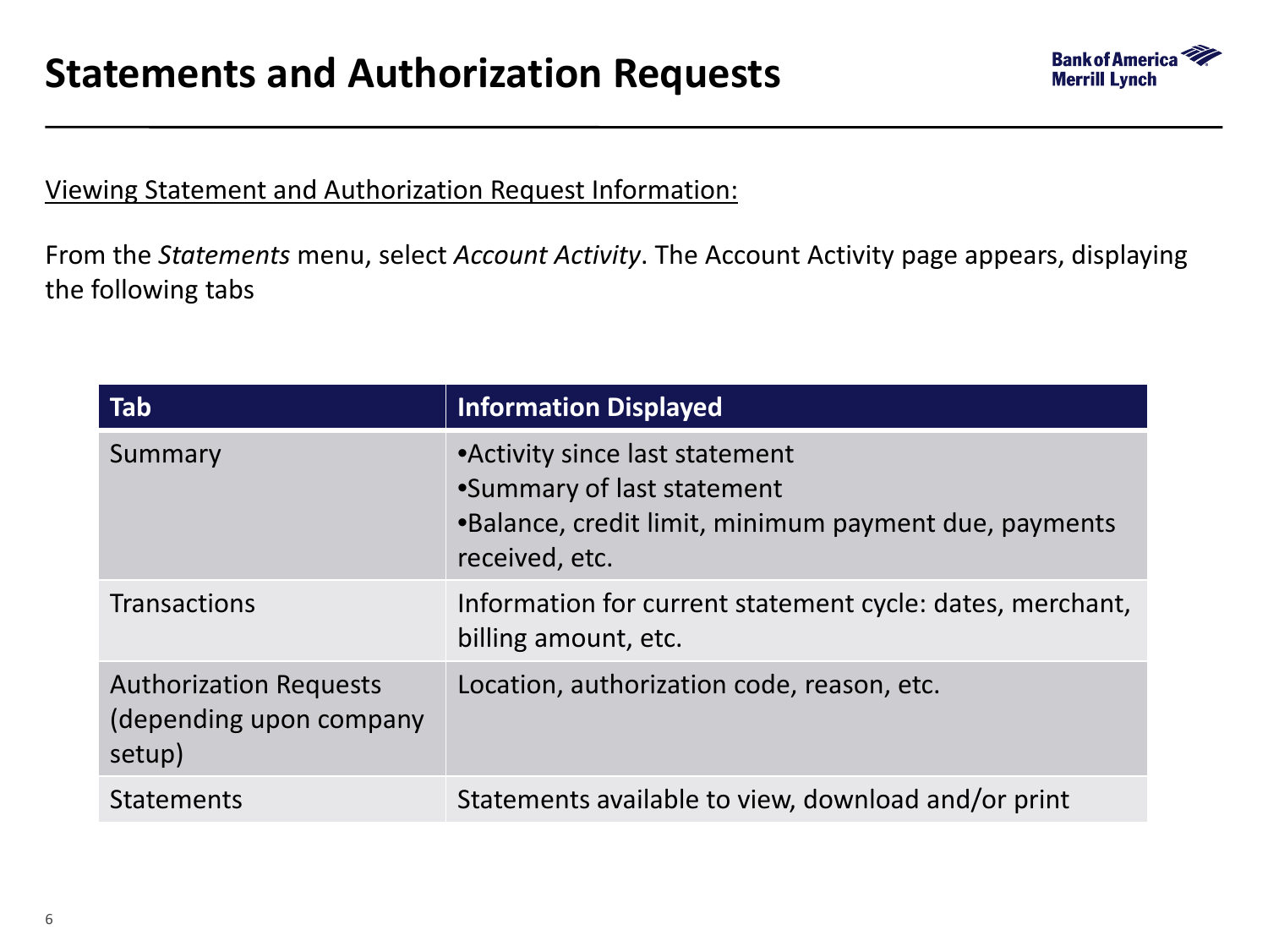

 $(1)$ 

 $REXFORM \rightarrow$ 

### To view statements

From the *Statements* menu, select *Account Activity*. Select the *Statements* Tab. Your available statements will display. Click on the PDF icon to view or download the statement.

| HOME<br><b>STATEMENTS</b>                                    | <b>HELP</b>                   |                   |                         |
|--------------------------------------------------------------|-------------------------------|-------------------|-------------------------|
|                                                              |                               |                   |                         |
| Account Details for REXFORD M WORKMAN III (440000******8331) |                               |                   |                         |
|                                                              |                               |                   |                         |
| <b>Transactions</b><br><b>Summary</b>                        | <b>Authorization Requests</b> | <b>Statements</b> |                         |
|                                                              |                               |                   |                         |
| Friday, January 04, 2013                                     |                               |                   | $\mathbf{z}$            |
|                                                              |                               |                   |                         |
| Tuesday, December 04, 2012                                   |                               |                   | T.                      |
| Sunday, November 04, 2012                                    |                               |                   | $\overline{\mathbf{z}}$ |
|                                                              |                               |                   |                         |
| Thursday, October 04, 2012                                   |                               |                   | t.                      |
| Tuesday, September 04, 2012                                  |                               |                   | $\mathbf{z}$            |
|                                                              |                               |                   |                         |
| Saturday, August 04, 2012                                    |                               |                   | T.                      |
| of 1 (Items 1 to 6 of 6)<br>Page                             |                               |                   |                         |
| Get Acrobat <sup>®</sup><br>Reader®                          |                               |                   |                         |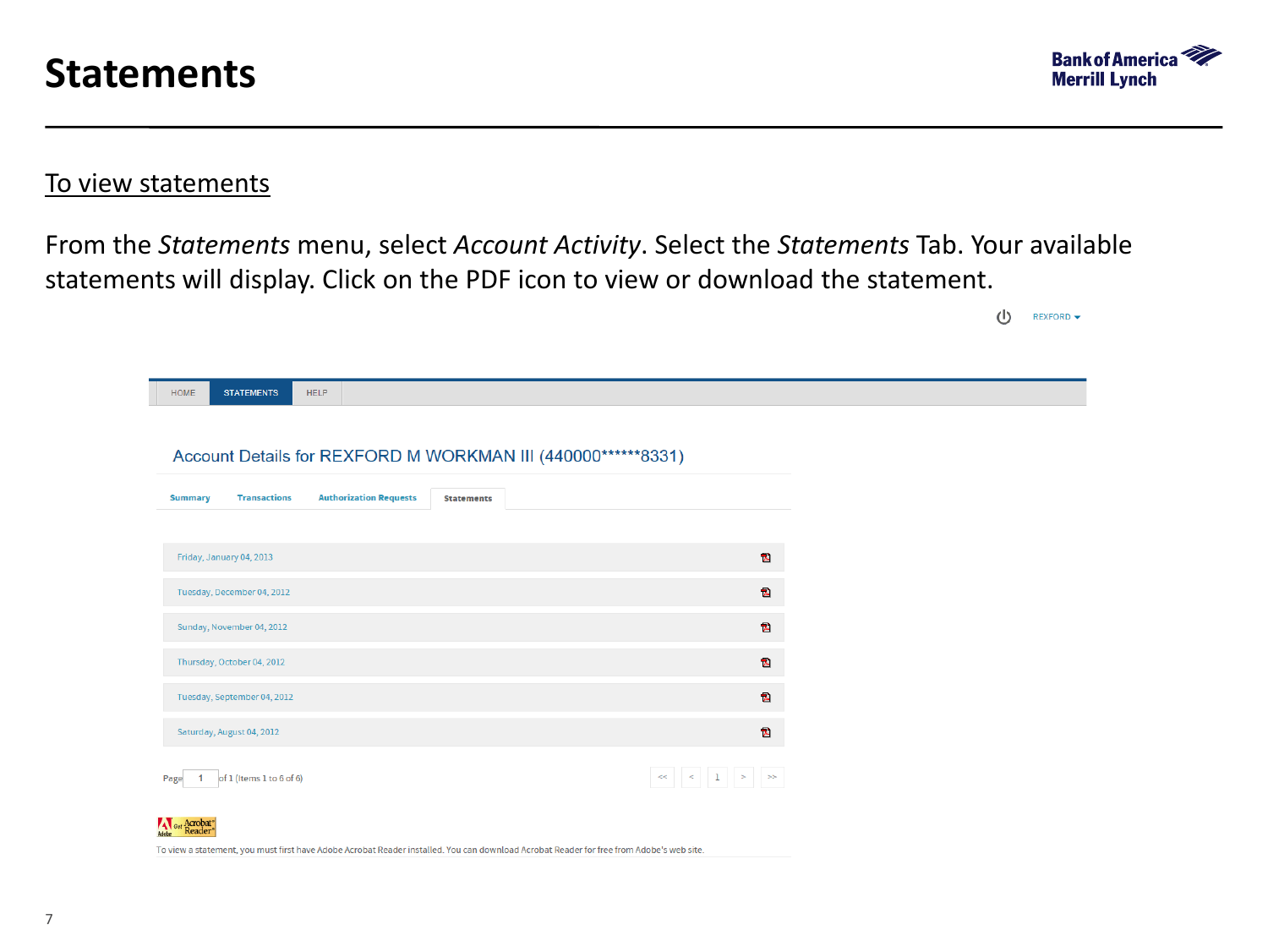

Statements usually generate within two business days after the account cycles.

Statements are only produced if the account has a balance or debit/credit transactions posted during that cycle. The only other time you may receive a statement is when regulatory changes take place and Bank of America Merrill Lynch is required to send notification.

You need to register and opt for electronic statement delivery prior to month-end close in order to receive an electronic statement for that month.

If your company setup allows you to edit your statement delivery options, you may do so during the registration process (A) or after your account is registered (B).